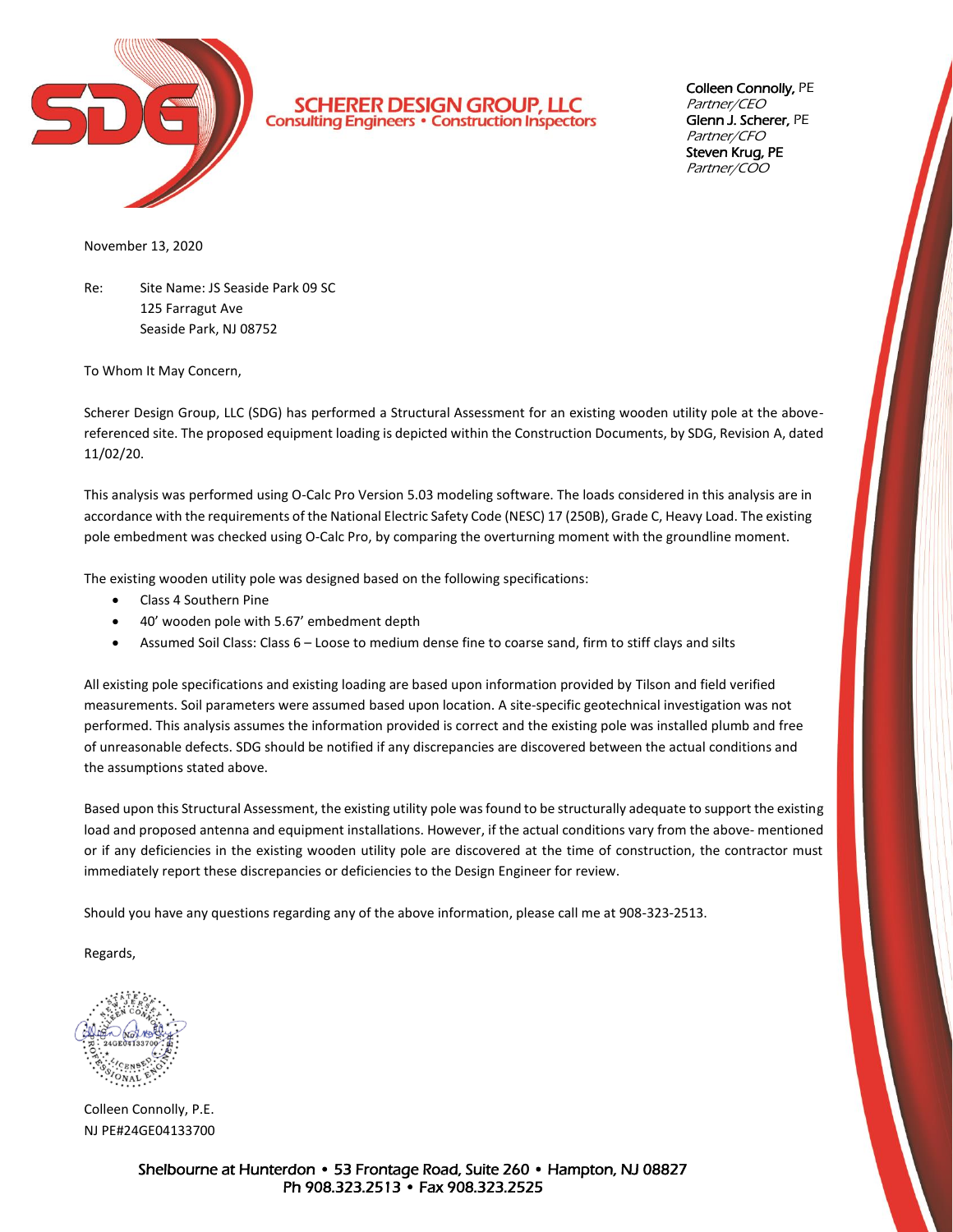## Pole ID:JS Seaside Park <sup>09</sup> SC.pplx **O-Calc® Pro** *Analysis Report* Wednesday, November 18, <sup>2020</sup> 9:21 AM

| Pole Num:  | JS Seaside Park 09 SC Pole Length / Class: |                                      |                          |                                 | 40 / 4 Code:                    |                           | <b>NESC</b> Structure Type:      | <b>Unguyed Tangent</b> |
|------------|--------------------------------------------|--------------------------------------|--------------------------|---------------------------------|---------------------------------|---------------------------|----------------------------------|------------------------|
| Aux Data 1 |                                            | <b>Unset</b> Species:                |                          | <b>SOUTHERN PINE</b> NESC Rule: |                                 | <b>Rule 250B</b> Status   |                                  | <b>Unguyed</b>         |
| Aux Data 2 |                                            | <b>Unset</b> Setting Depth (ft):     |                          |                                 | <b>5.67</b> Construction Grade: |                           | C Pole Strength Factor:          | 0.85                   |
| Aux Data 3 |                                            | <b>Unset</b> G/L Circumference (in): |                          |                                 | 33.62 Loading District:         |                           | <b>Heavy</b> Transverse Wind LF: | 1.75                   |
| Aux Data 4 |                                            | <b>Unset</b> G/L Fiber Stress (psi): |                          |                                 | 8,000 Ice Thickness (in):       |                           | <b>0.50</b> Wire Tension LF:     | 1.00                   |
| Aux Data 5 |                                            | <b>Unset</b> Allowable Stress (psi): |                          |                                 | 6,800 Wind Speed (mph):         |                           | 39.53 Vertical LF:               | 1.90                   |
| Aux Data 6 |                                            | <b>Unset</b> Fiber Stress Ht. Reduc: |                          |                                 | <b>No</b> Wind Pressure (psf):  | 4.00                      |                                  |                        |
| Latitude:  |                                            |                                      | 39.936735 Deg Longitude: |                                 |                                 | -74.077877 Deg Elevation: |                                  | 0 Feet                 |



| Pole Capacity Utilization (%) |      | Height<br>(f <sup>t</sup> ) | <b>Wind Angle</b><br>$(\text{deg})$ |
|-------------------------------|------|-----------------------------|-------------------------------------|
| Maximum                       | 31.0 | 0.0                         | 37.0                                |
| Groundline                    | 31.0 | 0.0                         | 37.0                                |
| Vertical                      | 11.0 | 21.2                        | 37.0                                |

| <b>Pole Moments (ft-Ib)</b> |        | <b>Load Angle</b><br>$(\deg)$ | <b>Wind Angle</b><br>(deg) |
|-----------------------------|--------|-------------------------------|----------------------------|
| Max Cap Util                | 20,824 | 53.1                          | 37.0                       |
| Groundline                  | 20,824 | 53.1                          | 37.0                       |
| <b>GL Allowable</b>         | 68,190 |                               |                            |
| Overturn                    | 22,131 |                               |                            |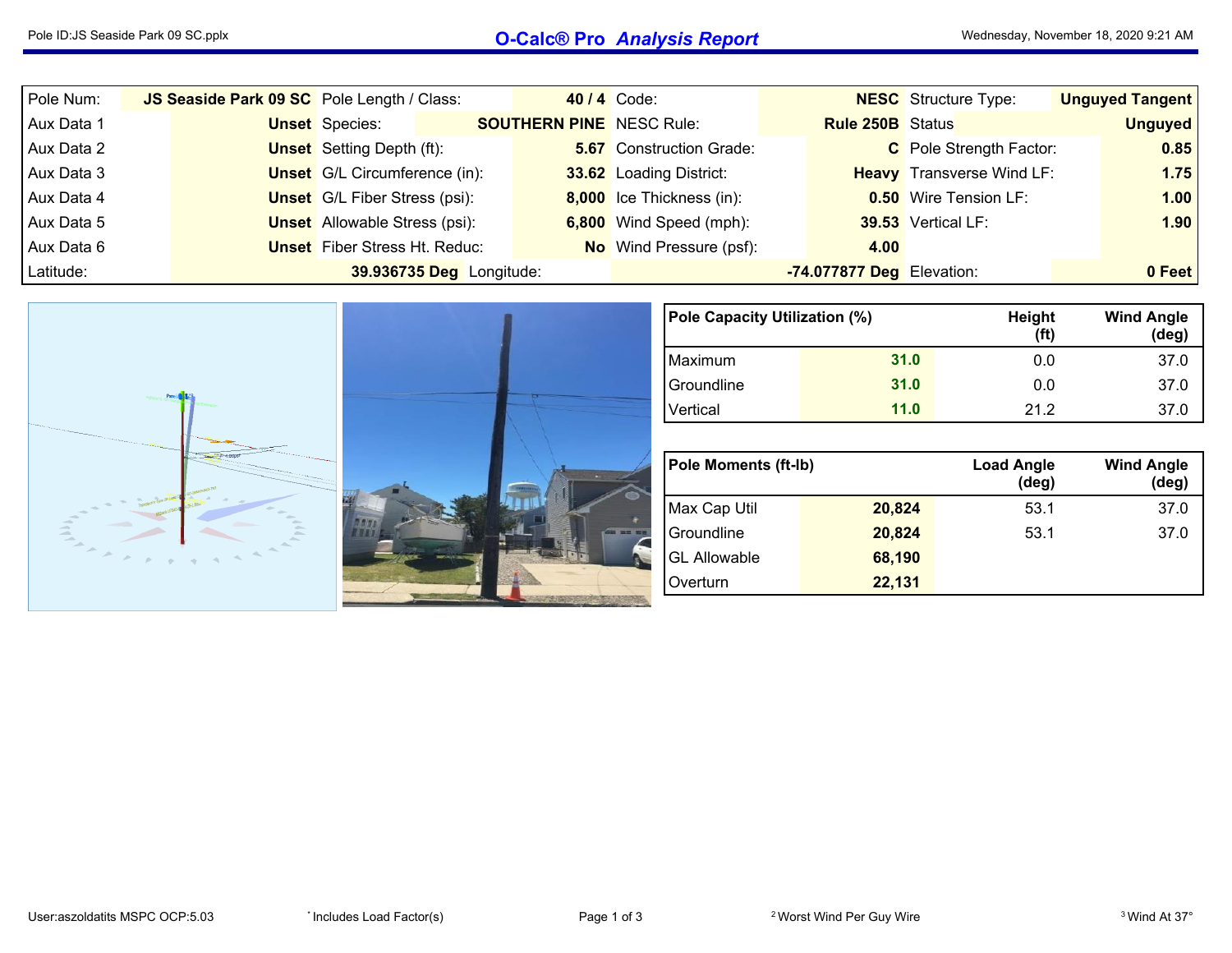| Groundline Load Summary - Reporting Angle Mode: Load - Reporting Angle: 53.1° |                                |                                   |                                       |                                           |                                    |                                              |                                  |                                           |                                 |                                   |  |  |  |  |
|-------------------------------------------------------------------------------|--------------------------------|-----------------------------------|---------------------------------------|-------------------------------------------|------------------------------------|----------------------------------------------|----------------------------------|-------------------------------------------|---------------------------------|-----------------------------------|--|--|--|--|
|                                                                               | <b>Shear</b><br>Load*<br>(Ibs) | <b>Applied</b><br>Load<br>$(\% )$ | <b>Bending</b><br>Moment<br>$(ft-lb)$ | <b>Applied</b><br><b>Moment</b><br>$(\%)$ | <b>Pole</b><br>Capacity<br>$(\% )$ | <b>Bending</b><br><b>Stress</b><br>(+/- psi) | <b>Vertical</b><br>Load<br>(lbs) | <b>Vertical</b><br><b>Stress</b><br>(psi) | Total<br><b>Stress</b><br>(psi) | <b>Pole</b><br>Capacity<br>$(\%)$ |  |  |  |  |
| Powers                                                                        | 185                            | 21.2                              | 5,303                                 | 25.5                                      | 7.8                                | 514                                          | 93                               |                                           | 515                             | 7.6                               |  |  |  |  |
| Comms                                                                         | 426                            | 48.8                              | 9,513                                 | 45.7                                      | 14.0                               | 922                                          | 401                              | 4                                         | 927                             | 13.6                              |  |  |  |  |
| GenericEquipments                                                             | 94                             | 10.7                              | 2,997                                 | 14.4                                      | 4.4                                | 291                                          | 472                              | 5                                         | 296                             | 4.4                               |  |  |  |  |
| Pole                                                                          | 167                            | 19.2                              | 2,996                                 | 14.4                                      | 4.4                                | 291                                          | 1,642                            | 18                                        | 309                             | 4.5                               |  |  |  |  |
| Insulators                                                                    | 0                              | 0.0                               | 15                                    | 0.1                                       | 0.0                                |                                              | 38                               | $\mathbf 0$                               | $\overline{2}$                  | 0.0                               |  |  |  |  |
| Pole Load                                                                     | 872                            | 100.0                             | 20,824                                | 100.0                                     | 30.5                               | 2,019                                        | 2,645                            | 29                                        | 2,049                           | 30.1                              |  |  |  |  |
| Pole Reserve Capacity                                                         |                                |                                   | 47,366                                |                                           | 69.5                               | 4,781                                        |                                  |                                           | 4,751                           | 69.9                              |  |  |  |  |

| Load Summary by Owner - Reporting Angle Mode: Load - Reporting Angle: 53.1° |                                |                                  |                                              |                                    |                                |                                                |                           |                                    |                                        |                            |  |  |  |  |
|-----------------------------------------------------------------------------|--------------------------------|----------------------------------|----------------------------------------------|------------------------------------|--------------------------------|------------------------------------------------|---------------------------|------------------------------------|----------------------------------------|----------------------------|--|--|--|--|
|                                                                             | <b>Shear</b><br>Load*<br>(lbs) | <b>Applied</b><br>Load<br>$(\%)$ | <b>Bending</b><br><b>Moment</b><br>$(ft-lb)$ | <b>Applied</b><br>Moment<br>$(\%)$ | <b>Pole</b><br>Capacity<br>(%) | <b>Bending</b><br><b>Stress</b><br>$(+/-$ psi) | Vertical<br>Load<br>(lbs) | Vertical<br><b>Stress</b><br>(psi) | <b>Total</b><br><b>Stress</b><br>(psi) | Pole<br>Capacity<br>$(\%)$ |  |  |  |  |
| Proposed                                                                    | 577                            | 66.2                             | 14,997                                       | 72.0                               | 22.0                           | 1,454                                          | 692                       | 8                                  | 1,462                                  | 21.5                       |  |  |  |  |
| Existing                                                                    | 128                            | 14.7                             | 2,831                                        | 13.6                               | 4.2                            | 275                                            | 312                       | 3                                  | 278                                    | 4.1                        |  |  |  |  |
| Pole                                                                        | 167                            | 19.2                             | 2,996                                        | 14.4                               | 4.4                            | 291                                            | .642                      | 18                                 | 309                                    | 4.5                        |  |  |  |  |
| Totals:                                                                     | 872                            | 100.0                            | 20,824                                       | 100.0                              | 30.5                           | 2,019                                          | 2,645                     | 29                                 | 2,049                                  | 30.1                       |  |  |  |  |

## **Detailed Load Components:**

| <b>Power</b>             |              | Owner    | Height            | Horiz.         | Cable            | Sag at                           | Cable              | Lead/Spanl                  | Span           | Wire                        | <b>Tension</b> | <b>Tension</b>               | <b>Offset</b>        | Wind                 | Moment              |
|--------------------------|--------------|----------|-------------------|----------------|------------------|----------------------------------|--------------------|-----------------------------|----------------|-----------------------------|----------------|------------------------------|----------------------|----------------------|---------------------|
|                          |              |          | (f <sup>t</sup> ) | Offset<br>(in) | Diameter<br>(in) | Max<br>Temp<br>(f <sup>t</sup> ) | Weight<br>(Ibs/ft) | ∟ength<br>(f <sup>t</sup> ) | Angle<br>(deg) | Length<br>(f <sup>t</sup> ) | (lbs)          | <b>Moment</b> *<br>$(ft-lb)$ | Moment*<br>$(ft-lb)$ | Moment*<br>$(ft-lb)$ | at GL*<br>$(ft-lb)$ |
| Secondary                | DUPLEX 6 AWG | Proposed | 27.63             | 6.23           | 0.5370           |                                  | 0.071              | 99.0                        | 90.0           | 99.0                        |                |                              | 19                   | 154                  | 173 <sub>1</sub>    |
| <b>Overlashed Bundle</b> | 6M           | Proposed | 27.67             | 6.23           | 0.2420           | 1.54                             | 0.104              | 99.0                        | 90.0           | 99.0                        | 200            | 4.427                        | 20                   | 537                  | 4.984               |
|                          |              |          |                   |                |                  |                                  |                    |                             |                |                             | Totals:        | 4,427                        | 39                   | 691                  | 5,157               |

| Comm                     |          | Owner    | Height<br>(f <sup>t</sup> ) | Horiz.<br>Offset<br>(in) | Cable<br><b>Diameter</b><br>(in) | Sag at<br>Max<br>Temp<br>(f <sup>t</sup> ) | Cable<br>Weight<br>(Ibs/ft) | Lead/Span<br>Length<br>(f <sup>t</sup> ) | Span<br>Angle<br>(deg) | Wire<br>Length<br>(f <sup>t</sup> ) | <b>Tension</b><br>(Ibs) | <b>Tension</b><br><b>Moment*</b><br>(ft-Ib) | Offset<br>Moment'<br>$(ft-lb)$ | Wind<br>Moment*<br>$(ft-lb)$ | Moment<br>at GL*<br>$(ft-lb)$ |
|--------------------------|----------|----------|-----------------------------|--------------------------|----------------------------------|--------------------------------------------|-----------------------------|------------------------------------------|------------------------|-------------------------------------|-------------------------|---------------------------------------------|--------------------------------|------------------------------|-------------------------------|
| Overlashed Bundle        | 6M       | Existing | 22.67                       | 6.52                     | 0.2420                           | 1.64                                       | 0.104                       | 99.0                                     | 90.0                   | 99.0                                | 200                     | 3,627                                       | 15                             | 433                          | 4,074                         |
| <b>CATV</b>              | CATV.5   | Existing | 22.64                       | 6.53                     | 0.5000                           |                                            | 0.091                       | 99.0                                     | 90.0                   | 99.0                                |                         |                                             | 15                             | 119                          | 134                           |
| <b>CATV</b>              | CATV .25 | Existing | 22.43                       | 60.36                    | 0.2500                           | 0.40                                       | 0.091                       | 31.0                                     | 20.0                   | 31.0                                | 100                     | .783                                        |                                | 39                           | 1,826                         |
| Overlashed Bundle        | 6M       | Existing | 22.67                       | 6.52                     | 0.2420                           | 1.59                                       | 0.104                       | 124.0                                    | 270.0                  | 124.0                               | 350                     | $-6,347$                                    | 19                             | 542                          | -5,786                        |
| <b>CATV</b>              | CATV.5   | Existing | 22.64                       | 6.53                     | 0.5000                           |                                            | 0.091                       | 124.0                                    | 270.0                  | 124.0                               |                         |                                             | 19                             | 149                          | 168                           |
| <b>Overlashed Bundle</b> | 6M       | Proposed | 21.67                       | 6.58                     | 0.2420                           | 1.46                                       | 0.104                       | 99.0                                     | 90.0                   | 99.0                                | 340                     | 5,893                                       | 22                             | 43 <sup>′</sup>              | 6,346                         |